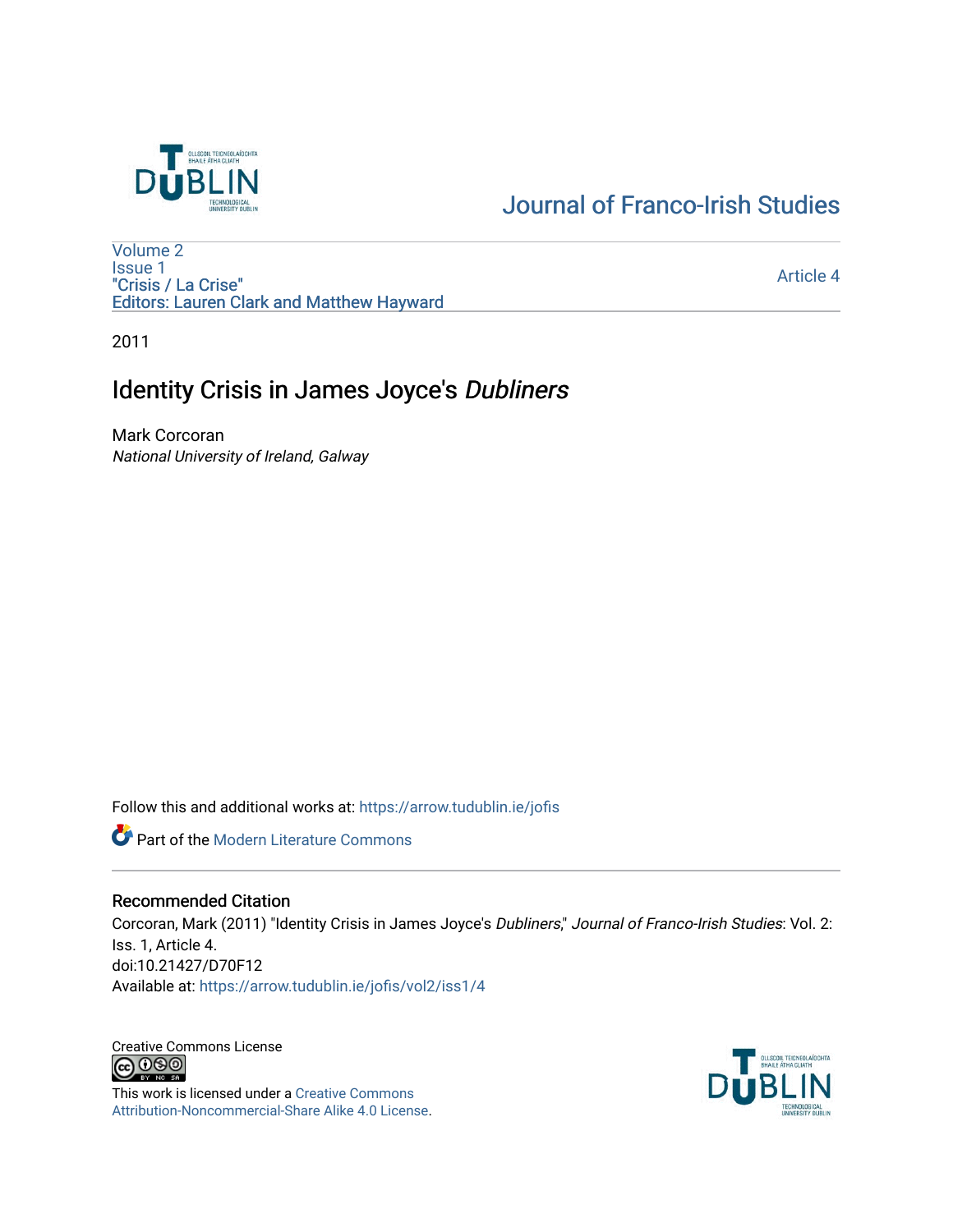### **Identity Crisis in James Joyce's** *Dubliners*

*Mark Corcoran, NUI Galway* 

The crossover between French and Irish culture has a long history and could be discussed on a number of levels. This article is concerned with a general similarity: the struggle to form an identity which could be considered the "right" identity. From the politics of Éamon de Valera to Henri Bergson's *élan vital*, this struggle is apparent in the political histories of France and Ireland, in their civil wars, and in their colonial experience, whether as coloniser or colonised. These crises of identity are no less perceptible in the rich and shared artistic and literary outputs of Irish and French culture, particularly in the modernist period. As Peter Childs puts it, "[m]odernism has [. . .] almost universally been considered a literature of not just change but crisis" (Childs 2000, 14).

Paris was a hotbed of modernist activity, and home of many renowned Irish artists in the first decades of the twentieth century. The crisis of identity that I will examine in the work of James Joyce, however, lies not in the works completed in France—*Ulysses* (1922) *Pomes Penyeach* (1927), *Finnegans Wake* (1939)—but in *Dubliners*, his first major work, much of which was written by Joyce following his first trip to Paris in 1903. I will read *Dubliners* as a book that depicts and explores the dominance of universal paradigms such as religion and the family in the formation of identity, and the crisis of the individual in coming to terms with the expectations of a given society. Specifically, *Dubliners* depicts an Irish society which is trying to come to terms with its own historical crisis. *Dubliners* was first published in 1914, the year that brought the First World War and the greatest material and spiritual crisis Europe had faced. The stories in *Dubliners* were written when Irish nationalism was raging in its drive for a new, independent identity. This fight for Irish identity also required a reinvention, and I will argue that this necessity is captured by Joyce in his use of the "epiphany." The stories of *Dubliners* tend to end with a moment of clarity or self-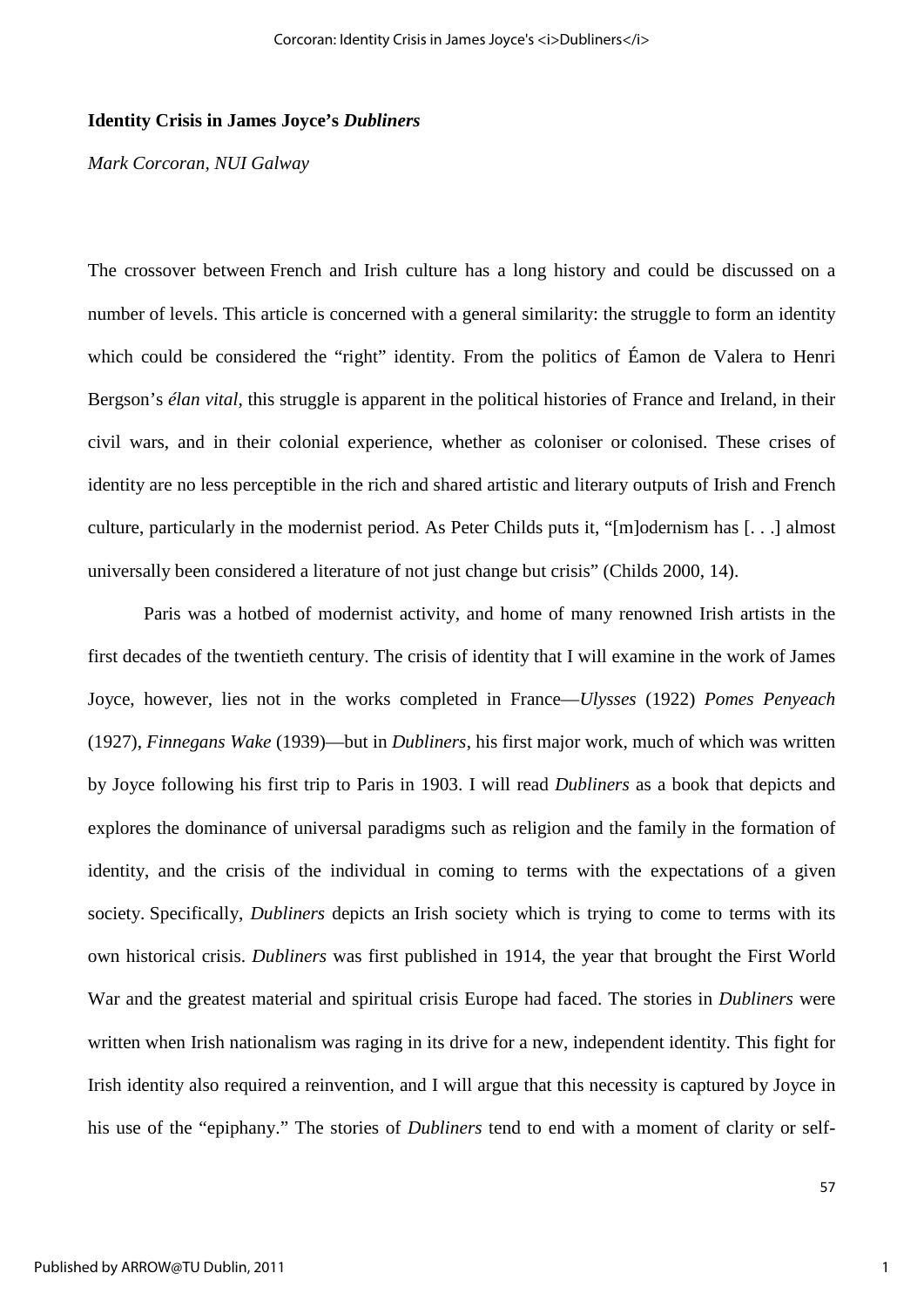understanding regarding a compulsion, a comprehension of an action or desire, or an awareness of a necessary course of action.That notwithstanding, I will argue that *Dubliners* goes deeper than metaphors for a war for independence or the search for a collective national identity. I will argue that Joyce identifies, through everyday examples, the root structures in society which contribute to a crisis in identity.

These are problems which are dealt with extensively by French theorists such as Lacan and Derrida, who theorise the psychological structures behind language and identity. Lacan is greatly concerned with the process of individual identity-formation. He describes the illusoriness of this identification in his account of the mirror stage:

[T]he total form of his body, by which the subject anticipates the maturation of his power in a mirage, is given to him only as a gestalt. [. . .] [T]his Gestalt [. . .] symbolises the *I*'s mental permanence, at the same time as it prefigures its alienating destination. (Lacan 2006, 2)

The child perceives his/her body in a reflection and recognises in confusion his/her self as an exterior form, just as he/she struggles with his/her controlling of the body. In this process the self becomes identified both as an object in the external world and as that which must be controlled and commanded internally. The objectification of the self is typified by its later association with the personal pronouns. This objectification becomes incorporated psychologically so as to form an operative component not separable from the total of its divisions.

It is this physical experience of the optical apparatus of an object in a reflection which provides a sense of a self trapped in a body and struggling to control it: the logic of a self is associated and bound to the form of the body, with a reflection in the mirror as object. There is never hard evidence for an operating dominant self or indeed many selves; however, there is a problematic link between the optical perception/experience of the body as object, where the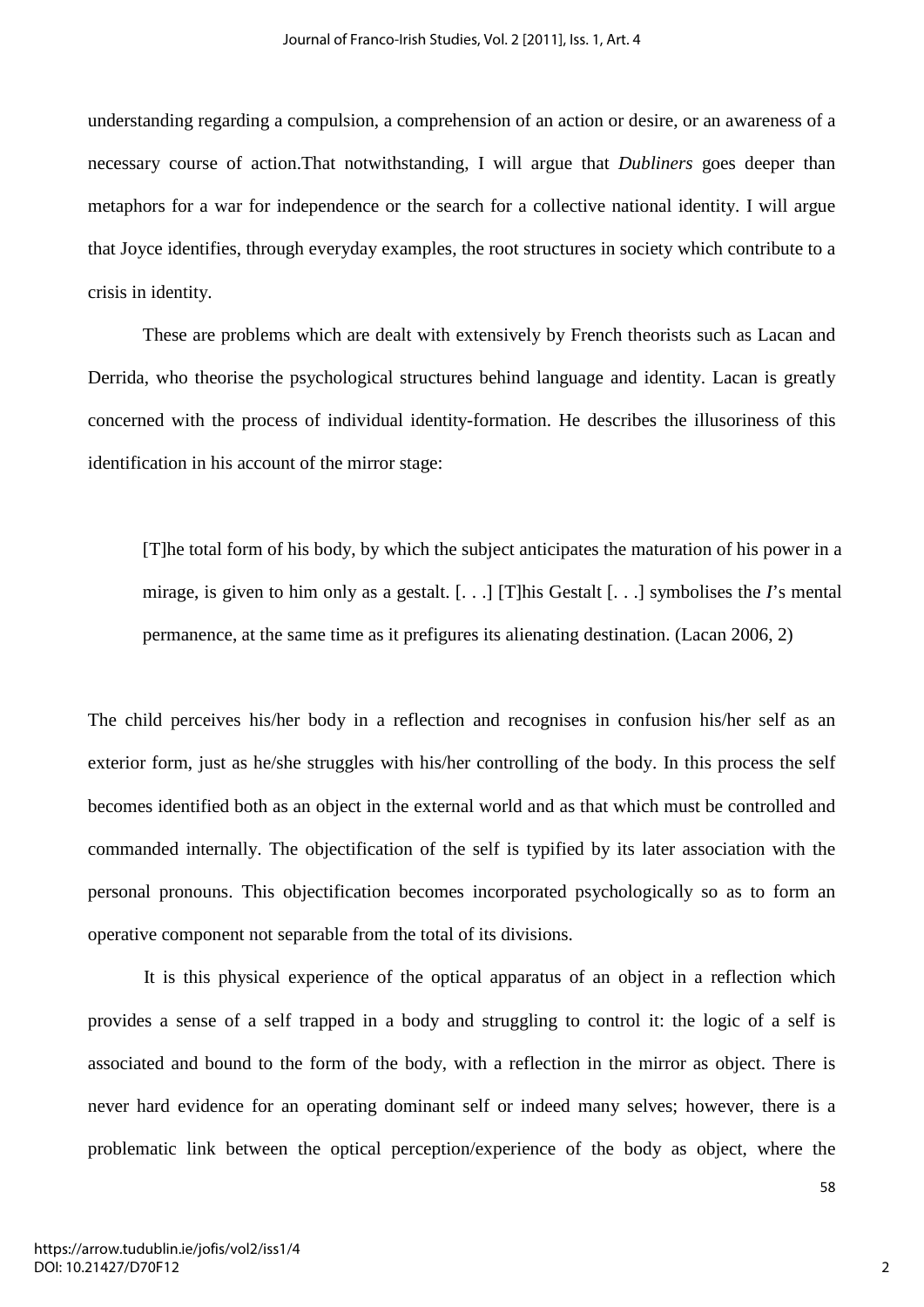associations become something separate, the self a single perceiving object rather than something transient and rapidly changing.

Lacan's "big Other" describes an ideological structure in society which, though removed and constituted by unexplainable elements, stands as an integral part of identity. These big Others have forms of representation as objects in reality, yet their definition and wholeness can never be understood beyond subjective association in the human mind. Similarly, the individual is never able to accurately view or articulate the "I". The influence of a perception of the optical apparatus and of the perceived perception of others dominates the individual throughout life. Practicality dictates that we seek to adopt the historically dominant or prevalent views of society—themselves steeped in illusion—in an effort to be acceptable in society and share the burden.

There is a distinction in Lacanian theory between the little other (the other) and the big Other (the Other) (Evans 1996, 134). The little other is a reflection and projection of the ego, a counterpart and specular image existing in the imaginary. The big Other, by contrast, "is usually conceived as the impersonal symbolic order, the structure that regulates symbolic exchanges" (Žižek 1991, 199). As Evans points out, Lacan stresses that the big Other signifies radical alterity:

Lacan equates this radical alterity with language and the law, and hence the big Other is inscribed in the order of the symbolic. [. . .] The Other is thus both another subject, in his radical alterity and unassimilable uniqueness, and also the symbolic order which mediates the relationship with that other subject. (Evans 1996, 135)

Language and Law are never set definitions but are constantly changing and being redefined, taking on new forms. Therefore they exist in the symbolic realm, existing in and beyond human consciousness, just as the Catholic Church—and, for that matter, the family—exists as a tradition that the individual is born into. They are apparently built upon the facts of the past, but, since these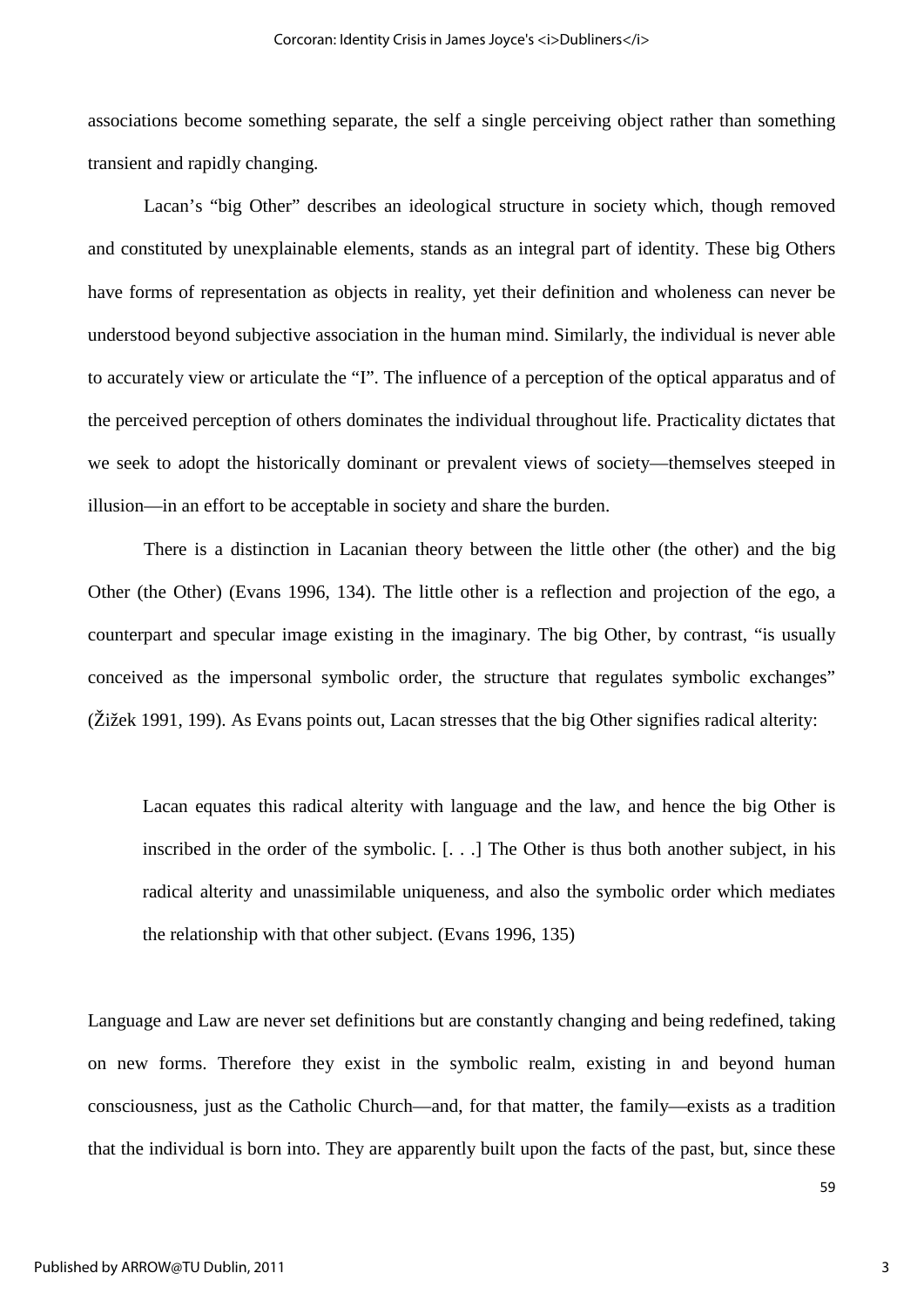cannot be affirmed or disaffirmed, they take place mentally, beyond the material, in the psychologically symbolic order.

An example of these complex ideas can be found in Joyce's story "Ivy Day In The Committee Room." In this story, Old Jack laments the character of his son, whom he considers a layabout, showing no understanding of what might have caused him to end up this way. He complains that he sent his son to the Christian Brothers school, and that he "done what I could for him" in an effort to make him "decent" (Joyce 1914, 116). It is left to the reader to imagine exactly what it was that Old Jack "done" for his son, and of course his idea of what is "decent" is never defined. The big Other provides a safe standard of acceptability; Old Jack says nothing more than that he followed the generally accepted practice: "I done what I could for him." Likewise, Old Jack falls back on religion to release himself from responsibility: he has a blind and unquestioning faith in the Christian Brothers.

The mother is the first big Other of the child's life: it is the mother who responds to the calls of the child and first gives them a meaning. This special relationship is demonstrated by Joyce in "A Little Cloud." Little Chandler's identity crisis impacts upon his child, and his failure to calm the baby is compounded by the ability of the child's mother to assure the child. In the climax of that story, Little Chandler's ideal self slips from him along with the illusions of his ambition:

It was useless. He couldn't read. He couldn't do anything. The wailing of the child pierced the drum of his ear. It was useless, useless! He was a prisoner for life. His arms trembled with anger and suddenly bending to the child he shouted: "Stop!" (Joyce 1914, 92-93)

Little Chandler is a husband and father, and the responsibilities of these positions hinder the implementation of his vision of the artistic self—for which he still, however, pines. Little Chandler is the first character in the collection whose familial responsibilities appear to have come of his own

https://arrow.tudublin.ie/jofis/vol2/iss1/4 DOI: 10.21427/D70F12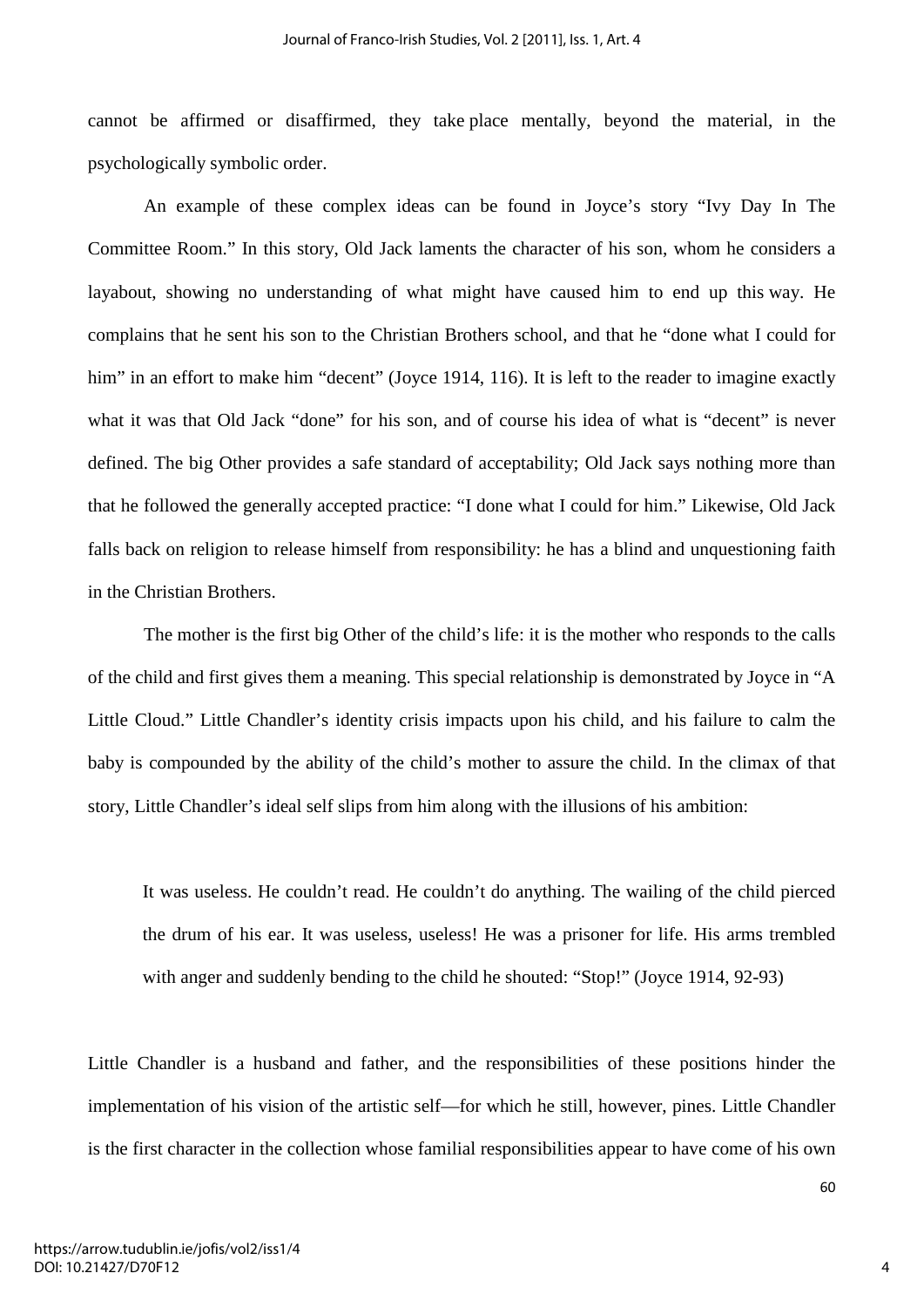free will; it is not a family he is born into. However, he has nevertheless fulfilled the societal expectation of the creation of a family through parentage. The responsibilities of his roles as husband and father are socially constituted, and it is by these social requirements that he feels trapped.

The cries of the child impact only as a noise upon the action and ambition of Little Chandler. The child is not thought to have a self by this male, but exists only as a hindrance: the child must stop so he can think. There is no attempt to try to understand the child. This unfeeling communication is captured in Chandler's reaction to the baby's incessant wailing after being frightened by his father: "What if it died!" (Joyce 1914, 93). Little Chandler does not use the child's name, but the impersonal pronoun "it." By contrast, the baby's mother has only one concern: "What is it? What is it?' she cried. The child, hearing its mother's voice, broke out into a paroxysm of sobbing" (Joyce 1914, 94). There is a special connection between mother and child. She attempts to understand what the child needs or is upset by. She imparts meaning upon the child's cries, and gives that meaning the utmost importance. She speaks to the child and acknowledges his self and perception:

My little man! My little mannie! Was 'ou frightened, love? ... There now, love! There now! ... Lamba-baun! Mamma's little lamb of the world! ... There now! (Joyce 1914, 94)

The Freudian castration complex comes into play upon the realisation that the Other (mother) is not total for the young child, but removed, limited and—like the child—contingent upon a chain of events which are beyond the mother; they too must act in accordance with the governing laws of the symbolic order of the big Other of society. Žižek writes: "the big Other is alwaysalready here; by means of our very act of speaking, we attest to our 'belief' in it" (Žižek 1991, 153). The individual must bend to the pre-existing rules of society's big Others or face alienation. Yet to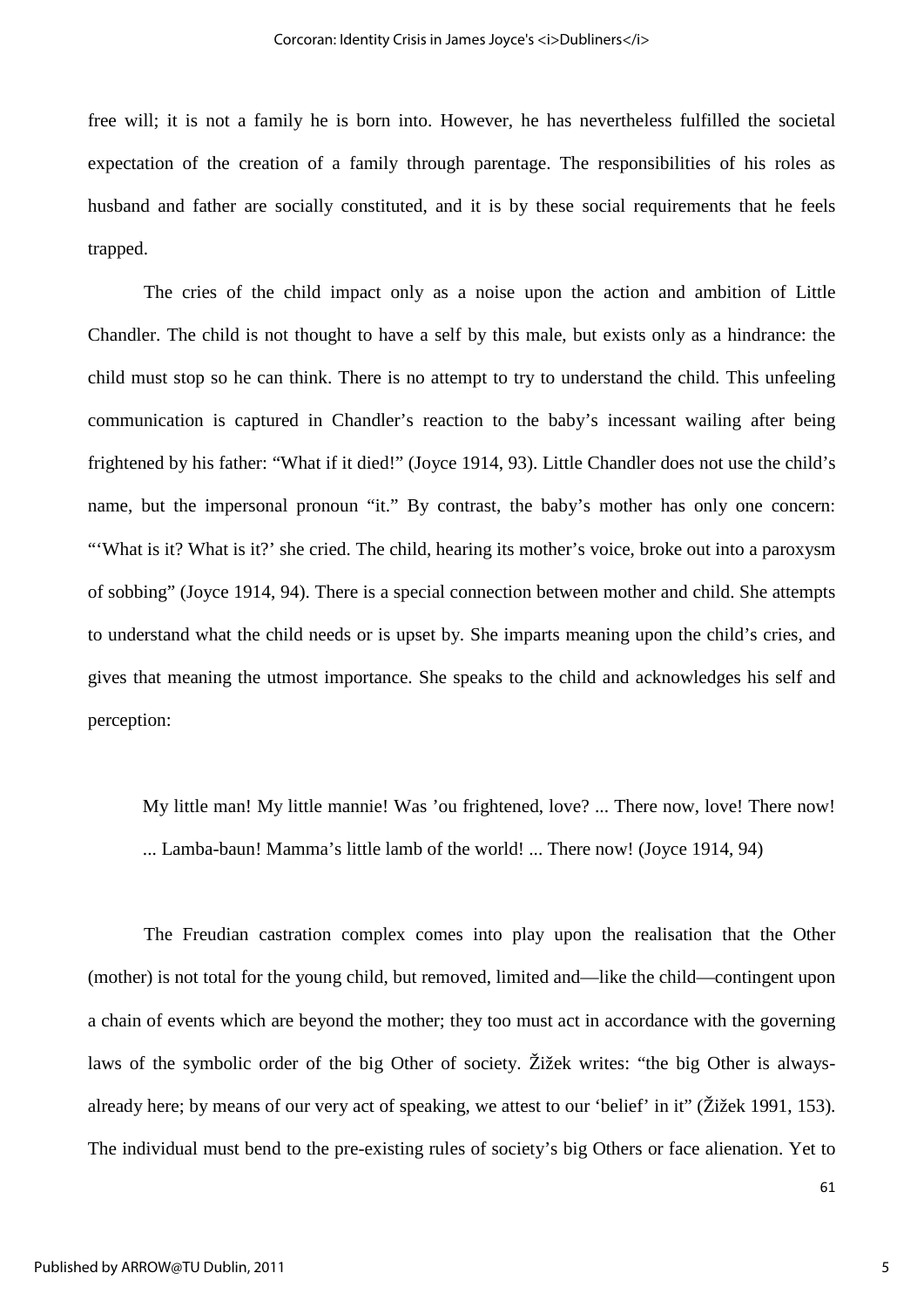become part of the signifying chain is also to insert subjective meaning. The individual interprets and gives a meaning to the discourse he/she enters, producing the delusion of a determined meaning.

Joyce employs a technique of narration within *Dubliners* which I will term "a Mirror-ring of Mirrors." This technique collects characters, actions, names, words, colours, images and metaphors in its reflection, reflecting upon the mirror of the reader as the ultimate other of the book. The text/author is a mirror for the reader, as the reader's imagination tries to recreate and finish the picture and logic of the story in their mind's eye, and the reader is a mirror for the author/text; both are dependent upon each other for perspective. The mirrors continually reflect upon each other into infinity. Joyce anticipates the reader, cultivating, leading and shaping him/her through ellipses and allusion. Joyce as the writer is very conscious of the reader as other, as mirror, and is determined to place himself and his text in the mind of the reader: to make an impact.

The delusion of a determined meaning is again illustrated by the words of Old Jack of "Ivy Day in the Committee Room":

Only I'm an old man now I'd change his tune for him. I'd take the stick to his back and beat him while I could stand over him—as I done many a time before. The mother, you know, she cocks him up with this and that.  $[...]$  And little thanks you get for it, only impudence. He takes th' upper hand of me whenever he sees I've a sup taken. (Joyce 1914, 133-4)

Old Jack fails to see the role he might have played in his son's current state. He reveals that he beat his son many times. The young man's childhood with Old Jack as an abusive parent has led to his boozy, layabout self; as his abusive family institution has limited and pared his self, his identity has developed in crisis. The lack of communication, the failure to create any positive meaning to bring rewarding growth to the relationship, is evident in the relationship between father and son. Just as in

6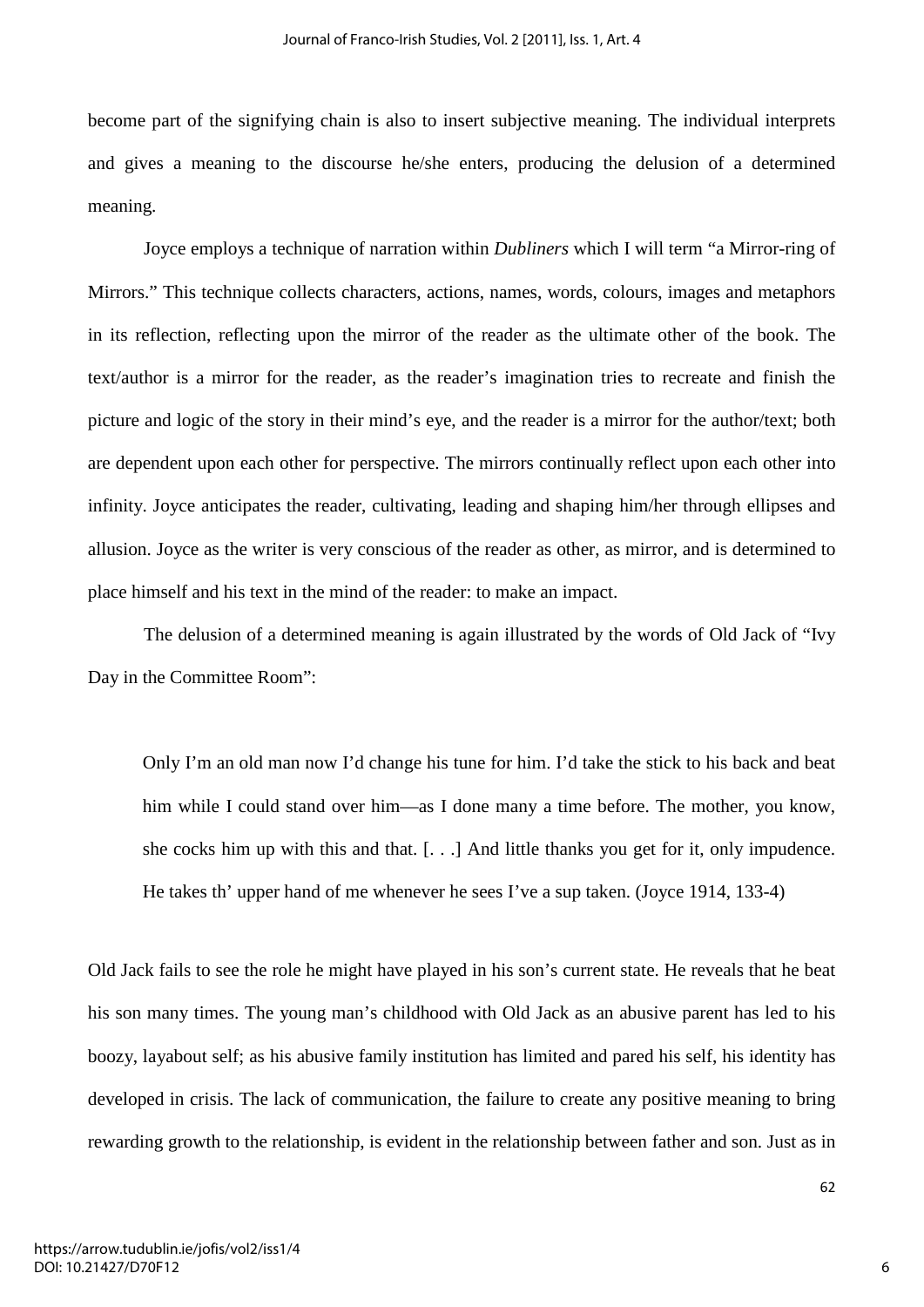"A Little Cloud," there seems to be at work a paradigm which renders difficult the father-son relationship, and portrays a special tie between child and mother.

The author leads the reader to thematic places where the reader must complete the story and even challenge the narrative—and the reader's own previous conception of the theme at work, whether that is the practice of the family, or of the Catholic institution. He achieves this by placing an onus on the reader in his/her role as interpreter: the reader must work imaginatively to piece the story together. The allusions and ellipses planted by Joyce anticipate and fashion the mirroring between author, text and reader, who must ask more than usual just what the narrative signifies. In finishing the story imaginatively, the reader must ask questions not just of the author but of themselves: they must compare their reading with those of other readers and critics, or work creatively to piece together other possible interpretations.

This narrative approach both allows and requires perspectival flexibility in the reader, who must remain conscious of the collective reading, of what is acceptable and of what steps beyond the norms of *Zeitgeist*. The reader too might feel compelled to challenge the *Zeitgeist*: the reader as the writer has that option in such a text. The reader in this way mirrors the actions of an author, just as the writer must position himself as reader in order to gauge the practicality and impact of his work. In the extensive use of ellipses to exploit ambiguity, Joyce anticipates the understanding and reaction of the reader, presenting the reader with the experience of paralysis and crisis at work within Irish society. This consciousness of audience is of a piece with the techniques developed even further in *Ulysses* and *Finnegans Wake*—works which, as John Nash has pointed out, "demonstrate an acute concern for the social expectations that conditioned their own reception" (Nash 2006, 27). To state the point simply, Joyce constructs his narrative in such a way as to recreate a crisis of perspective in the reader; the ambiguity of Joyce's narration opens up an unusual multiplicity of interpretative possibilities.

7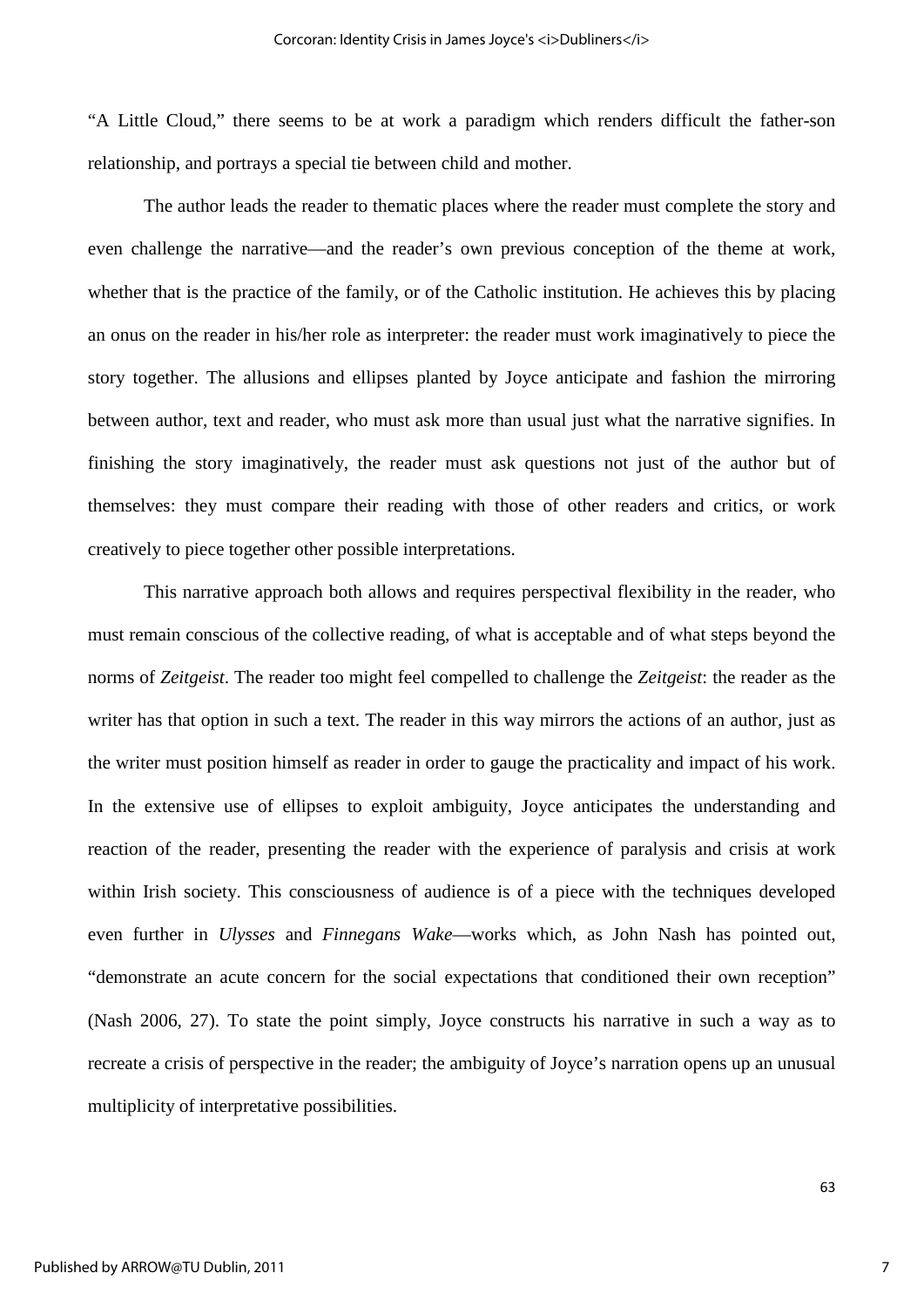Joyce's work suggests that a critique of culture and its structures is crucial, as family and religious structures are shown to be maintaining a religious and ethical paralysis in individuals. The characters of *Dubliners* strive to imprint a believable truth on their lives; as with Old Jack's blind affirmation that he did all he could for his son, Joyce suggests that these "truths" are for the most part illusions. Social conformity commands that the individual employs the established beliefs of society. Consequently, the attainment or practice of knowledge is itself established upon illusion. Regardless of its sensible drive to cushion an individual in the practical necessities of the world, one of the chief apparatuses of illusion is language. Language and illusion are merged and practised for the purpose of ideology, particularly that of the big Other. Old Jack places belief in the Christian Brothers (big Other) to furnish his son with a decent character, and disavows the consequences of his abusive parenting (the failing family structure also a big Other). Old Jack's ability to repress his own part played in his son's circumstances is illustrative of the use of language and subjective logic to maintain illusion. Old Jack claims he does not know what has caused his son's character despite his knowledge of the abuse that he has perpetuated. He believes it to be natural and right: this is his belief and illusion.

Lacan outlines in *Écrits* the world to which the infant must learn to adapt: "This moment at which the mirror stage comes to an end inaugurates [...] the dialectic that will henceforth link the I to socially elaborated situations" (Lacan 2006, 6). There are certain expectations in society that are anticipated from one other to the next in order for society to function or develop and this is evident in the traditional use of a certain language, spelling or grammar. There are also forms of titles in society, especially in the family that an individual is born into, which demand specific behaviour codes. Terms such as "Father" and "Mother" define the relation of other as son or daughter, husband or wife. An expected code of behaviour is imposed, a set system of conduct or performance which is expected of other from other. There are ideological structures in place which guarantee the perpetuation of such practices across generations, such as the concept of a nationality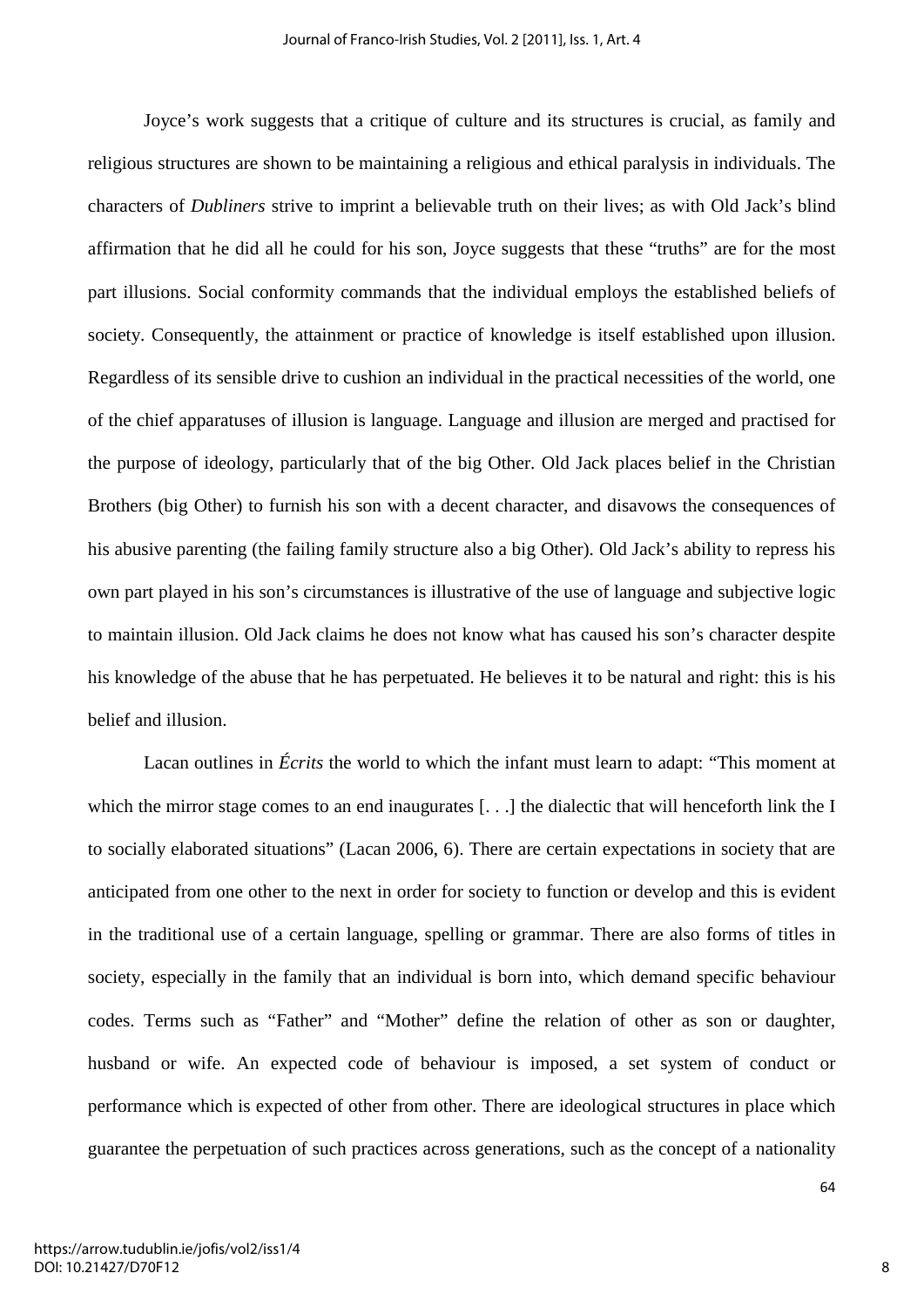or morality, which usually take the form of a state or a religion—Capitalism, Marxism, Catholicism, Buddhism, and so on. These structures pre-exist the entrance of the individual/other, slowly changing from generation to generation, and therefore play a vital role in shaping and determining the identity of an individual. As Louis Althusser puts it, "individuals are always-already interpellated by ideology as subject" (Althusser 1971, 164).

 In *Dubliners*, Joyce alludes to actions, thoughts, feelings, and characters laconically; their import remains cryptic. In "The Sisters," the young narrator's friendship with an old priest, Father James Flynn, dominates the action; the effect of the death of the priest upon the young boy's recent past comes to dominate the child's life. As the narrative opens, Father Flynn has endured three paralysing strokes, and is a faint image of his former self. His fall from grace, typified by his laughing episode alone in a confession box in a locked church at night, indicates insanity. It is never explained exactly what caused the priest's mental disintegration, despite several allusions made by different characters. Joyce employs a technique of allusion where neither the fine detail nor the summation is ever provided; he suggests and alludes, but never commits the narrative to any definitive conclusion. This technique stages the plight of the narrator of the story, of the self. There is no totalising grasp of the experience of the events of one's personal life; the self of the character struggles to encompass what is happening all around him, just as the reader will fight to capture and understand all the allusions of the story. This leads to a crisis of self in terms of how the self should perform around the other.

R. B. Kershner describes "The Sisters" as a story in which "the child encounters an adult or group of adults who speak a different language" (Kershner 1989, 22). It would be more accurate to say that the child is aware of the language game at work, but that he is unable to compete. The young narrator does speak the same language, and still cannot identify what is happening to him; the adults, however, are privy to a world of information that he is not. The boy does not have access to the information and gossip of the adult social world. It is the partial revelations of Mr. Cotter,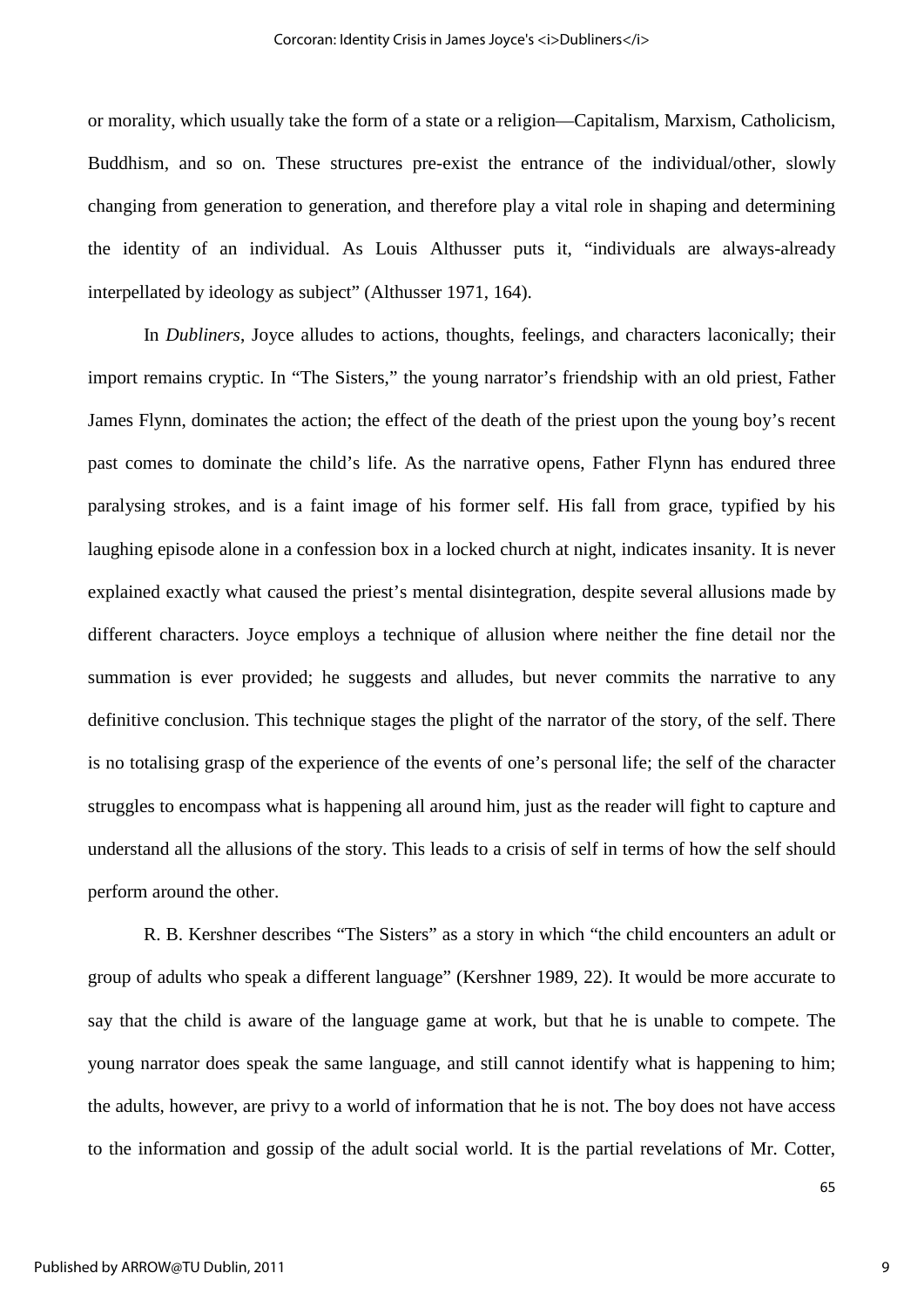who uses such normative words as "queer" and "uncanny" about a figure of authority, which brings about the inner turmoil in the young narrator. This figure of authority—a priest, a mentor—has suddenly been removed; his character is now dismissed without him being able to defend himself. The young narrator witnesses the harshness of the adult world and moves into survival mode, a state of quietness where he offers no words of his own for judgment by others. His innocent faith in authority has been damaged, and the boy is no longer a trusting child; however, he lacks the agency and understanding which he sees staged by the adults around him. He exists in a purgatory before adulthood. He has no identity as an immediate son—he lives with his uncle and aunt, and his parents are not mentioned in the story—but also possesses no identity as a child or adult. The state of being outside this world of adult information heightens for the young narrator his sense of a lack of identity. This is his crisis.

In "The Sisters," Joyce portrays the self as a construction, both of the self and of the perception of the other. The characters' conceptions of themselves and of others, particularly those of the young narrator and Father James Flynn, are repeatedly undercut. The first example of this, in terms of James Flynn's character, comes on the first page, as the young narrator relates Mr. Cotter's opinion of his recently deceased acquaintance: "No, I wouldn't say he was exactly ... but there was something queer ... there was something uncanny about him. I'll tell you my opinion" (Joyce 1914, 7).

Mr. Cotter makes no explicit reference to James Flynn; however, it soon becomes clear in the text who is the subject of Mr. Cotter's perorations when the young narrator is informed by his Uncle Jack that his "old friend" had died. The first association with the character of James Flynn is that of "queer" and then "uncanny". Uncle Jack's method of breaking the news of the death of the priest to the young narrator is neither comforting nor careful: "Well, so your old friend is gone, you'll be sorry to hear" (Joyce 1914, 8). There is no identification in sympathy or mourning revealed in the statement: Uncle Jack distances himself from James Flynn by depicting him as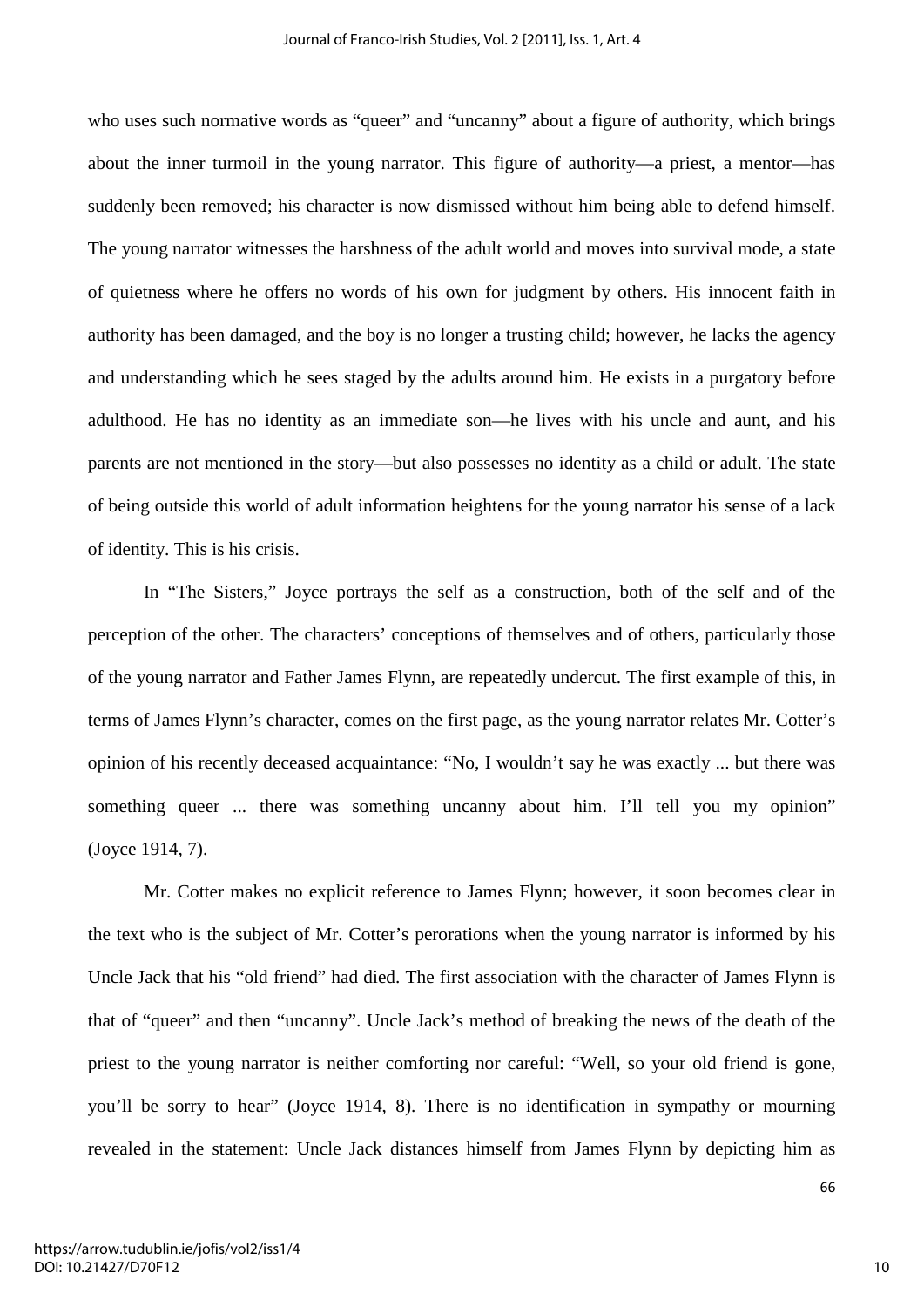"your friend" and "you'll be sorry to hear," leading the reader to assume that the uncle is at best indifferent to the news of Flynn's death. This use of deictics is an important part of the stylistic distancing and isolation of the young narrator in the story.

While Uncle Jack initially gives a mitigated defence of the boy's friendship with Fr. Flynn, he soon brings his position closer to Mr. Cotter's: "That's what I'm always saying to that Rosicrucian there: take exercise. [. . .] Education is all very fine and large" (Joyce 1914, 8-9). The young narrator's own opinion of the character of Fr. Flynn is now questioned. He is caught between two competing aspects of the big Other: the Catholic church embodied by the priest, and the "commonsensical" or societal wisdom led by Mr. Cotter and Uncle Jack. The young narrator is an identity in formation, open to the influences that surround him as the patchwork family and priest, representative of state and religion, seek his loyalty and compliance. The young narrator is at a crucial crossroads in terms of his development, and the male figureheads in his environment try to coerce him towards their own conceptions of the big Other.

It is typical of unquestioned big Other ideology that Old Cotter gives no justification for his assumptions about the conflicting Father Flynn: "I have my own theory about it, he said. I think it was one of those ... peculiar cases ... But it's hard to say ..." (Joyce 1914, 8). A straightforward interpretation of this statement is that he finds it difficult to express his theory in the presence of a woman and a child, yet the ellipses are entirely consistent with his other comments about Father Flynn:

—I wouldn't like children of mine, he said, to have too much to say to a man like that.

—How do you mean, Mr. Cotter? asked my aunt.

—What I mean is, said Old Cotter, it's bad for children. My idea is: let a young lad run about and play with young lads of his own age and not be ... Am I right, Jack? (Joyce 1914, 8)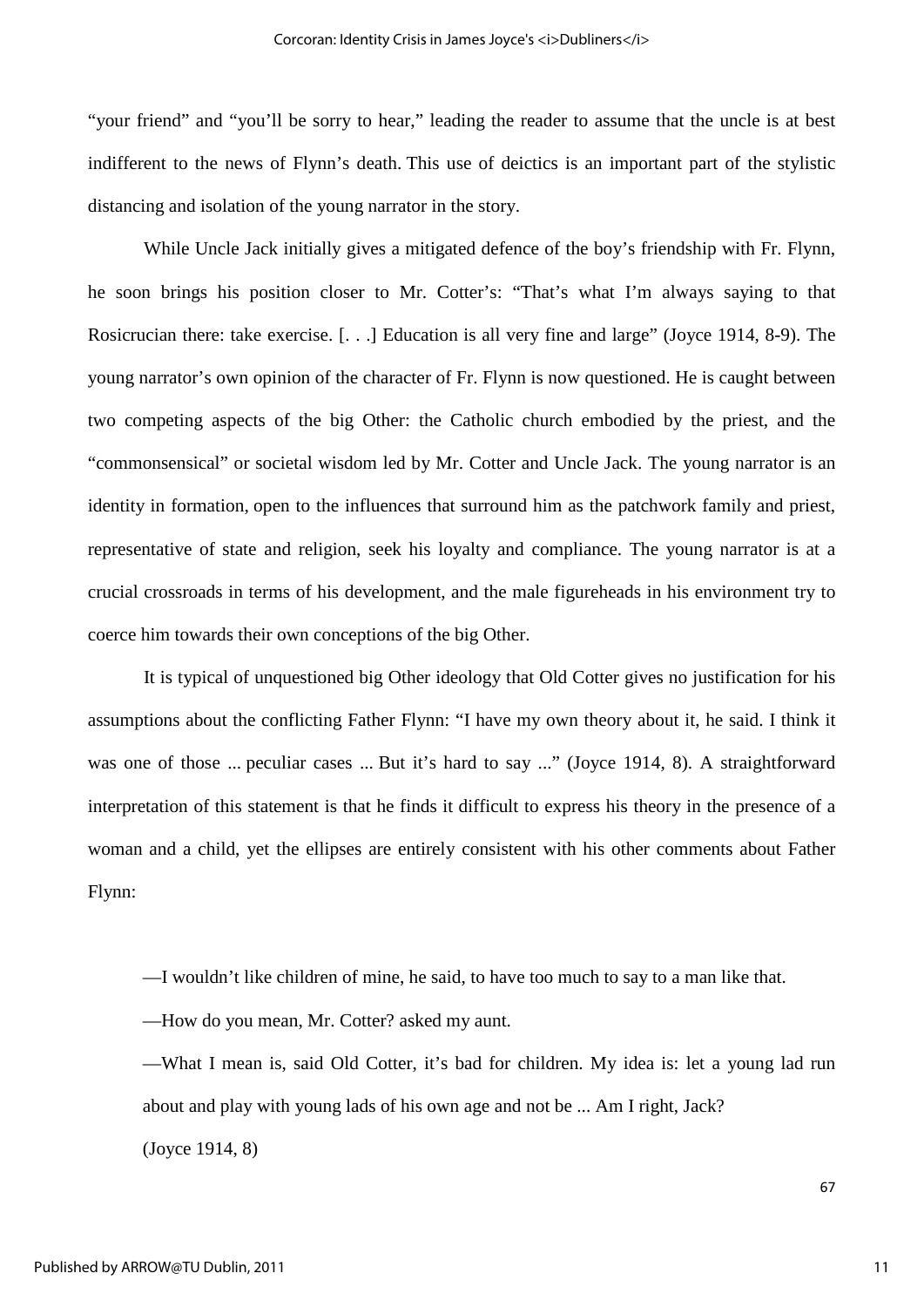The disturbing dreams of the young narrator reveal the impact that the ideological conflict between Mr Cotter and Father Flynn are having upon his sense of identity:

In the dark of my room I imagined that I saw again the heavy grey face of the paralytic. I drew the blankets over my head and tried to think of Christmas. But the grey face still followed me. It murmured; and I understood that it desired to confess something. I felt my soul receding into some pleasant and vicious region; and there again I found it waiting for me. (Joyce 1914, 9)

James Flynn has lost his personal identity in the mind of the young narrator: he now refers to the priest as "it" and "the grey face." The young narrator is losing grip upon his previously firmly held convictions.

The switch into the third person narrative in "Eveline," the fourth story of *Dubliners*, and the first to move away from the depiction of childhood protagonists, confirms the impression that Joyce has used the first three stories to portray crises in identity formation. The ostensibly omniscient narration of the stories that follow dramatises the restrictions of human knowledge and the multiplicity of self in adult identity, as is suggested in "After the Race":

He had been seen by many of his friends that day in the company of these Continentals. At the control Segouin had presented him to one of the French competitors and, in answer to his confused murmur of compliment, the swarthy face of the driver had disclosed a line of shining white teeth. It was pleasant after that honour to return to the profane world of spectators amid nudges and significant looks. (Joyce 1914, 44)

12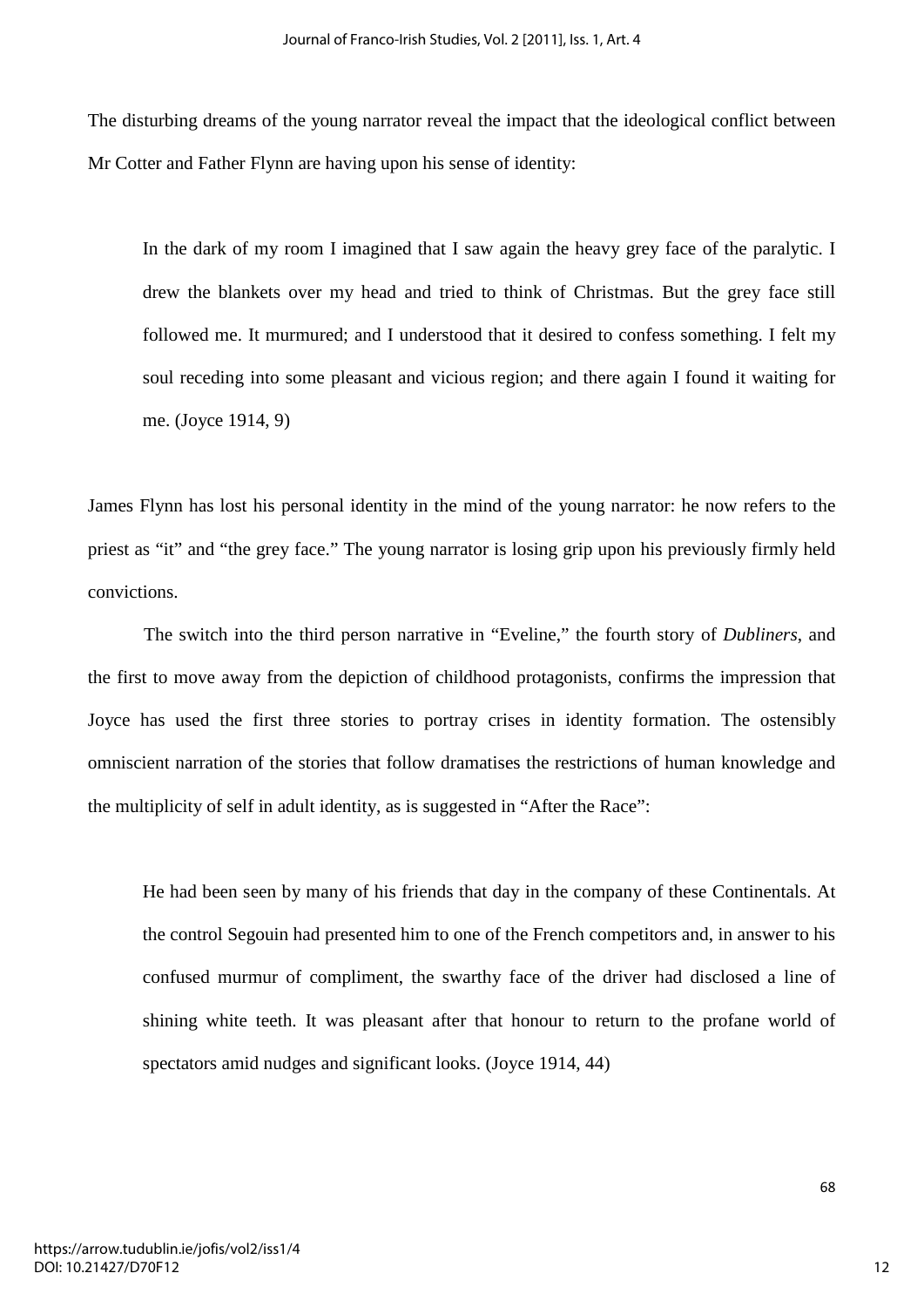The paragraph begins with an objective sentence providing the reader with factual information: Jimmy's experience has been witnessed by others. The next sentence reveals that the narrator is not privy to everything: Jimmy's "murmur of compliment" is not explained, and neither does the narrator seem privy to the meaning behind the driver's smile, which is presented as a mystery, suggestive but obscure. We are led from an apparent omniscient narration into an example of limited perspective and knowledge, and then, in the final sentence of the paragraph, to a line which could very well have come from the lips of Jimmy himself : "It was pleasant after that honour to return to the profane world of spectators amid nudges and significant looks." The final sentence throws us into the biased world of the character's thoughts and perception itself. Within one paragraph the reader is run through a gamut of narrative styles—an experience reflective of the plight of the human self, the limited state of human epistemology.

As Jimmy is not, unlike the young narrator of "The Sisters", the principle conductor of the narrative, his voice reflects the extent to which he is enslaved to the perception of the other. This originates in his enthrallment to, and identification with, his patriarchal father, to whom he is financially and morally subservient. Jimmy does not have the understanding to question his father's outlook or actions, or indeed his own; indeed, one implication of the narrative is that Jimmy lacks the independence to carry the narration of his life by himself. There is no consciousness of how he might positively view himself. This lack of awareness or control is typical of the later stories of *Dubliners*. As the individuals within *Dubliners* depart from childhood, their selves become more closely trapped within the pre-existing arrangement of society. As the reader moves through the later stories, he/she become more aware of the paradigms arresting free will and choice, just as the characters" selves are more closely tied to unchanging shapes of thought and expression. Joyce captures this restriction stylistically by removing the first-person narrative in favour of a type of free indirect discourse, where glimmers of the different selves of the characters struggling to attain individuality can be witnessed by the reader in the often ambiguous personality of the narrator.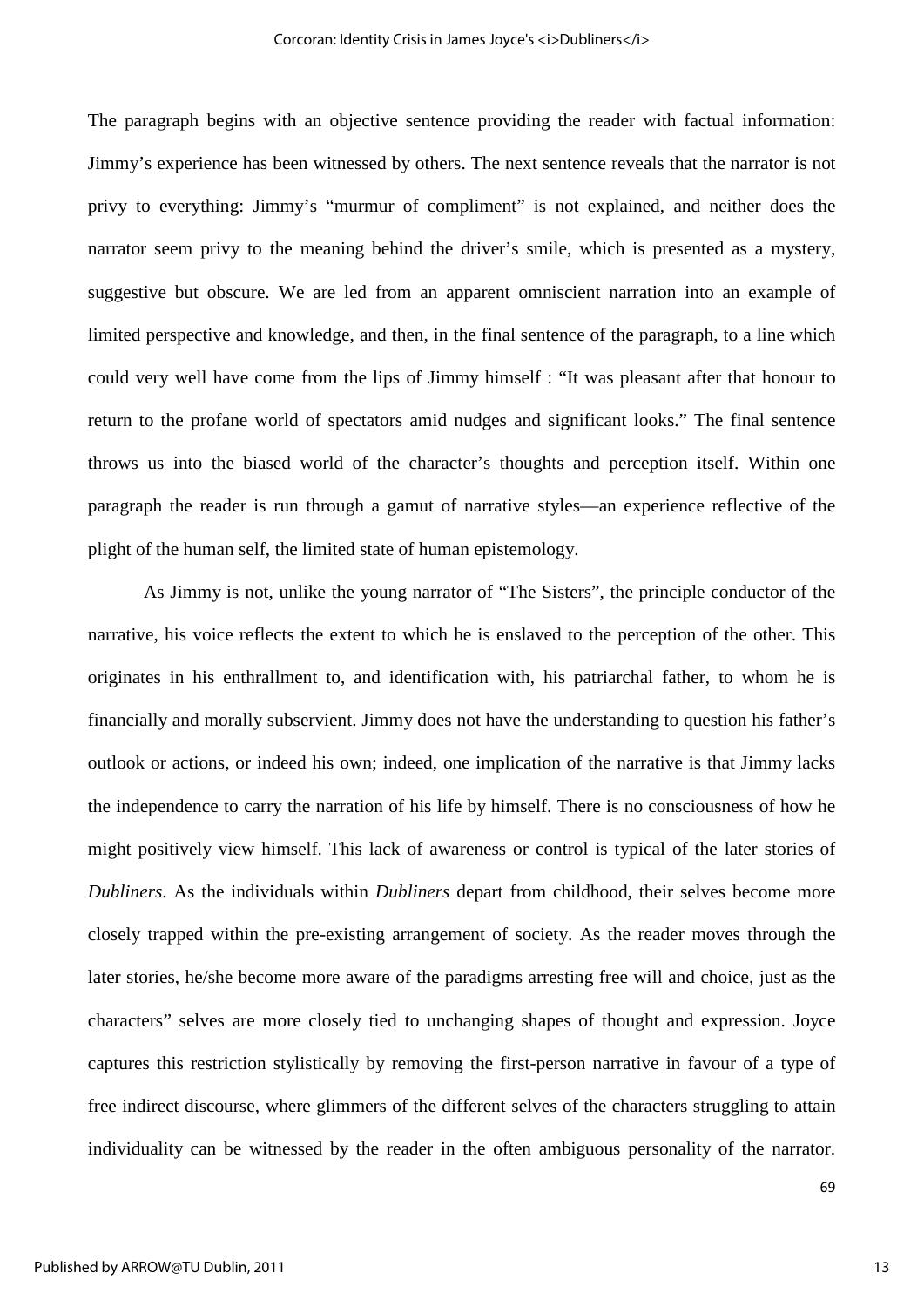Derek Attridge describes this effect concisely: the narrative's "equal insistence on the reality of historical Dublin life and on the constitutive powers of language and style, both heightens and undermines referentiality" (Attridge 2000, 48-49).

The potential of Joyce's free indirect discourse to unsettle assumptions of narrative and character has long been recognised, as with Hugh Kenner's famous description of the "Uncle Charles Principle" (Kenner 1978, 17-18). The subject of Joyce's narration influences the style of the narrative, which employs plausibly characteristic linguistic markers of their sense of self and personality. We shall go a step further than Kenner. These characterisations of the narrative function to obliterate the reader's fantasy of possessing omniscient and impartial insight into the lives of the characters. Someone is guiding us through the activities of Jimmy, but it is neither exactly an omniscient authorial voice, nor unequivocally the voice of the central character. The reader must work imaginatively to piece together a necessarily subjective understanding into the text. Joyce uses this style of narration to exemplify the limits of human knowledge. The narrator reveals what may have been seen or heard, describing to the reader the expressions, whispers, and words of certain characters.

Far from being a single-voiced narration, then, *Dubliners* stands as a hall of linguistic mirrors, where the narration comes to envelop at different points different characters' viewpoints and positions, continually reflecting upon the position of the other. I suggest that the ellipses and allusions of the narrative of *Dubliners* have something in common with Jacques Derrida's idea of "hauntology." Hauntology describes a kind of absent influence: a concept constantly shifts in and out of different subjective selves, both gathering meaning and alienating itself from its initial concepts, not just between individuals but also between generations. Through the technique of allusion, Joyce captures several mirrors/others at work within the narration, revealing the self of character, author and reader as tied to the perception of other and the perception of the perception of other.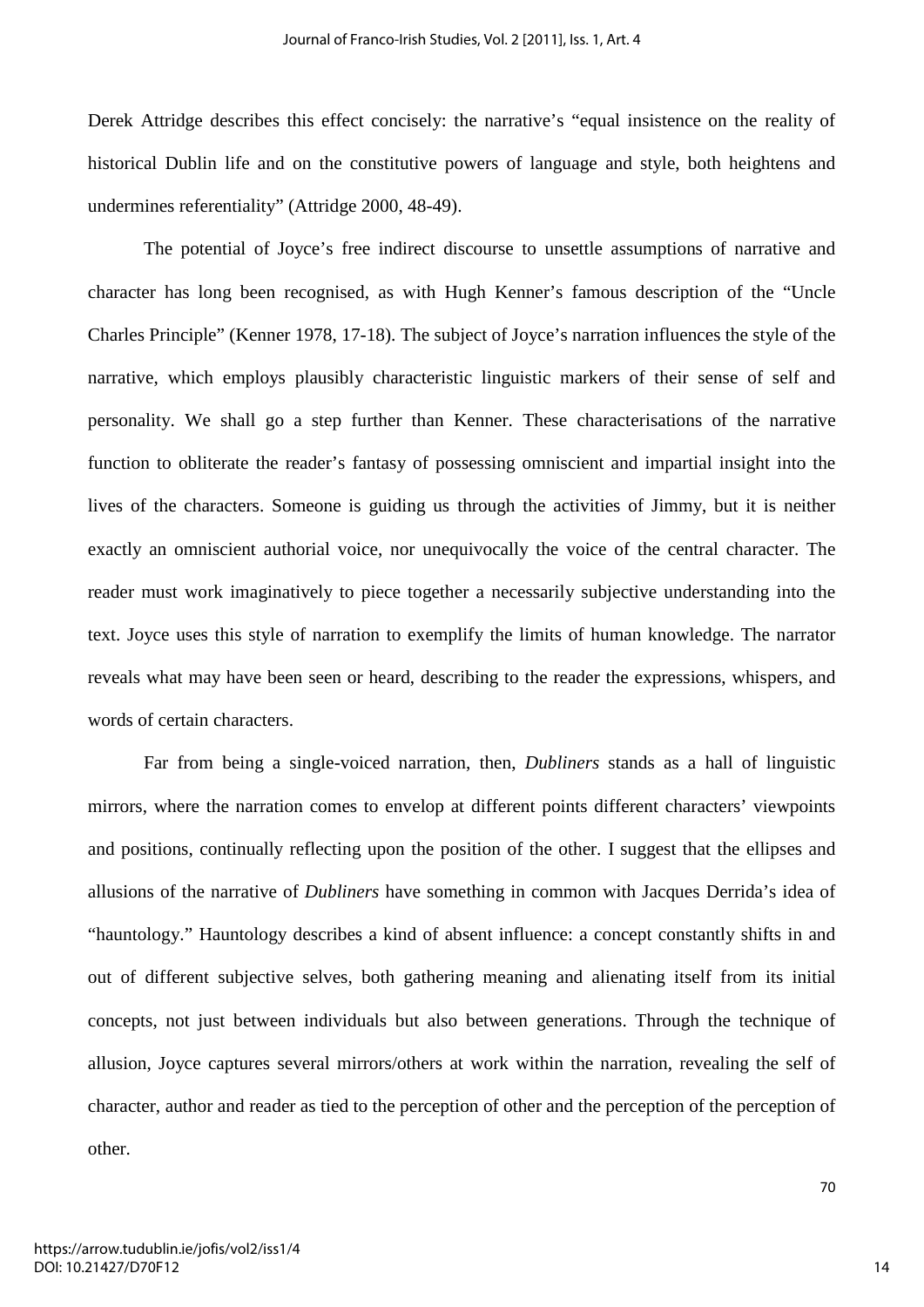Joyce's form of hauntology skilfully lures the reader into several thematic realms through allusive but elusive narrative descriptions. Through the technique of allusion, Joyce, it would seem, reveals the family and the structures of society as defective but irresistible big Others which enmesh the over-determined victims he portrays. From their removed cultural and historical formations, then, the Irish writer Joyce and the French theorists Lacan and Derrida demonstrate a fundamental similarity in their representations of epistemology and the formation of identity. In this sense, their works testify to the common experience of human culture in crisis.

#### **Works Cited**

Attridge, Derek, 2000. *Joyce Effects: On Language, Theory and History*. Cambridge: Cambridge UP.

Althusser, Louis, 1971. "Ideology and Ideological State Apparatuses (Notes Towards an Investigation)." *Lenin and Philosophy and Other Essays*. Trans. Ben Brewster. Bristol: NLB.

Childs, Peter, 2000. *Modernism*. New York: Routledge.

Evans, Dylan, 1996. *An Introductory Dictionary of Lacanian Psychoanalysis*. London: Routledge.

Joyce, James, 1914. *Dubliners*. London: Penguin.

Kenner, Hugh, 1978. *Joyce's Voices*. Berkeley: U of California P.

15